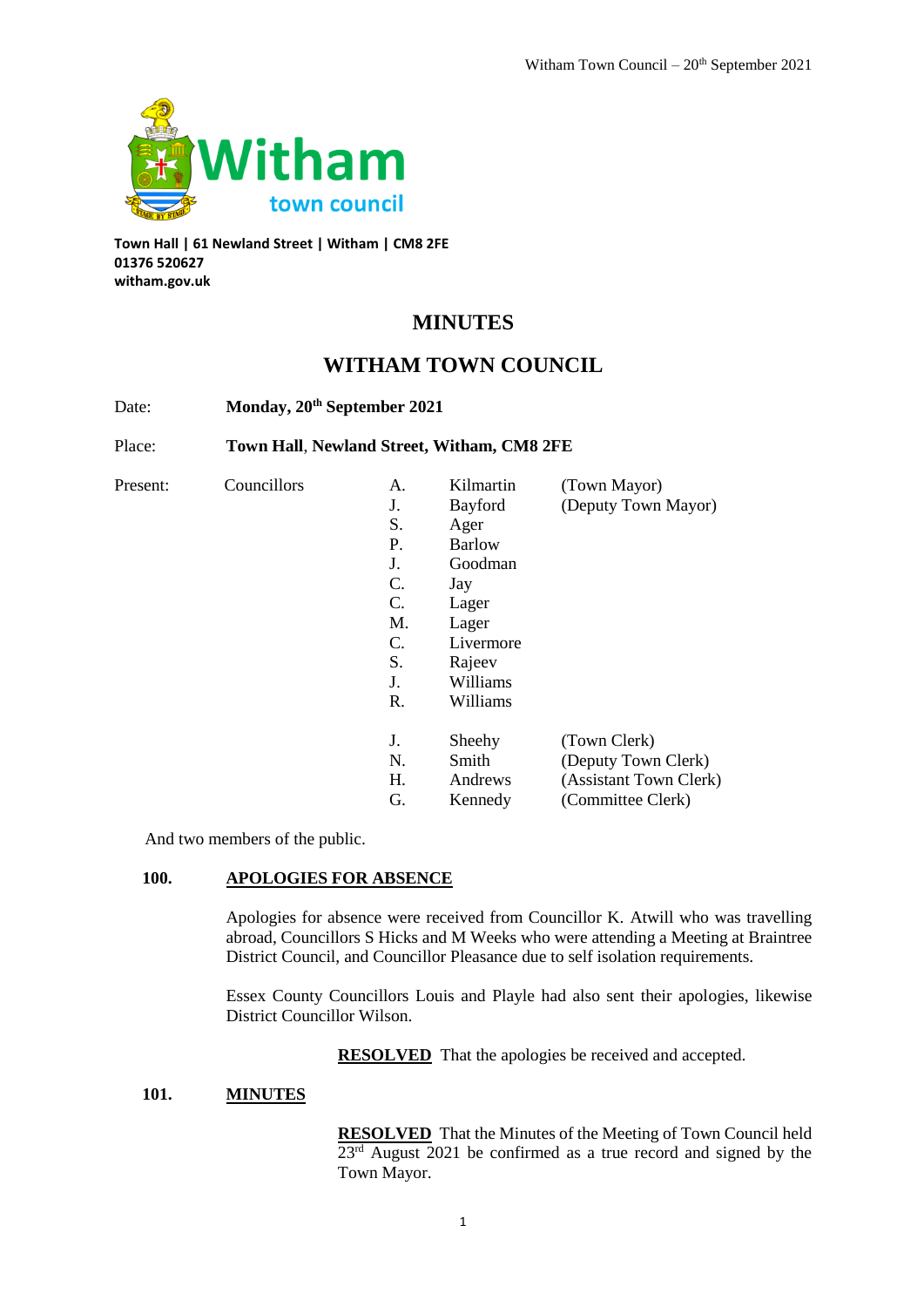#### **102. INTERESTS**

Councillors Ager, Bayford, Barlow, Goodman, Kilmartin, M. Lager, and J. Williams all declared non-pecuniary interests in Minute 111 – Remembrance Sunday, as members of the Royal British Legion.

#### **103. QUESTIONS AND STATEMENTS FROM THE PUBLIC**

The Town Mayor was delighted to introduce Revd Dr Jonathan Pritchard, Team Rector at St Nicolas Church.

Jonathan was pleased to be able to introduce himself to the Town Council. He explained that he would serve the people of Witham and engage in the public space. In his 16/17 years at Keighley he had worked closely with town and parish councils. He asked that he be used to pray or bless, or to provide a positive neutral pastoral space. He looked forward to working with the Town Council.

The Town Mayor led the applause in welcoming Jonathan to Witham.

### **104. ESSEX COUNTY AND BRAINTREE DISTRICT COUNCIL UPDATE**

Essex County Councillors D. Louis and R Playle had sent reports which were tabled.

Members appreciated reports from Essex County Councillors.

#### **105. TREES IN RELATION TO BRAINTREE DISTRICT COUNCIL**

(a) Gimsons development

Members reported that the Gimsons Review Group had a site meeting and raised questions with the construction manager regarding trees and railings on the site. A substantive reply was awaited from the developer which would be discussed at the next Review Group meeting.

**RESOLVED** That the information be received and noted.

The Town Mayor proposed that the next two items be discussed together.

(b) Trees at Lidl and Tree Applications

The suggestion was made that the Leader of the Council should contact Councillor Butland, Leader of Braintree District Council, seeking a reply from Councillor Spray in relation to the felling of the trees adjacent to the Lidl site and that the Town Clerk should send a letter to Andy Wright, CEO of Braintree District Council regarding the lack of response from Chris Paggi, Senior Planner, in relation to the apparent change in process so that tree application decisions are now taken by Essex County Council.

An amendment was put that a formal statement should be made to the press concerning the negligence at responding to the Town Council and that the MP should also be involved.

After much discussion a vote was taken.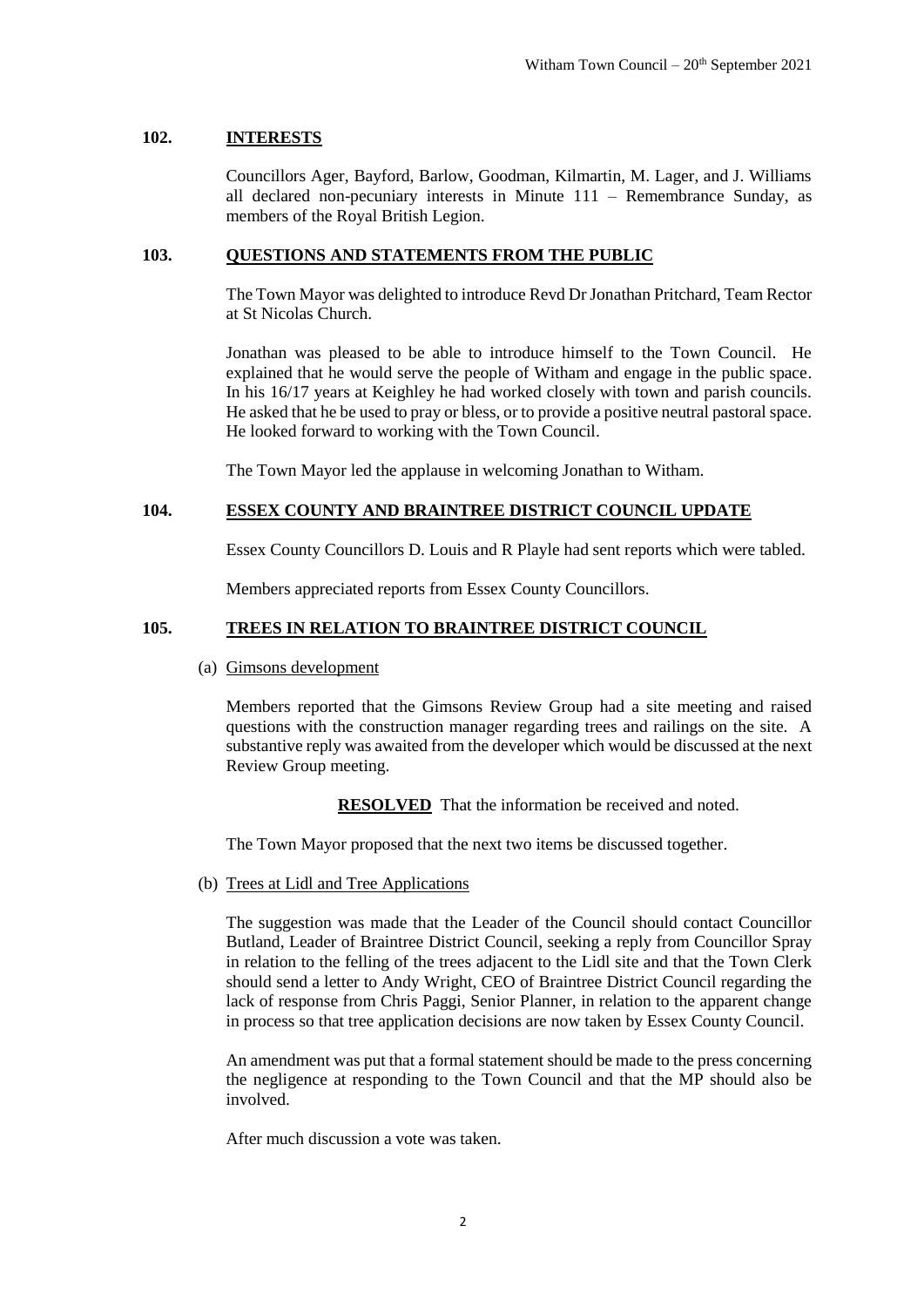**RESOLVED** That the Leader of the Council writes to the Leader of Braintree District Council concerning the lack of response from Councillor Spray regarding the felling of trees adjacent to Lidl.

**RESOLVED** That a copy of the letter to the Leader of the Council be sent to Priti Patel, MP.

**RESOLVED** That if the option to involve the Leader of the Council in eliciting a response fails, then the press will be informed.

**RESOLVED** That the Town Clerk writes to Essex County Council to seek information as to whether it now makes the decision on tree applications rather than Braintree District Council.

*Whilst part of the above item was discussed Councillor Livermore was absent from the Council Chamber.*

# **106. TOWN MAYOR'S ENGAGEMENTS**

Details of the Town Mayor's engagements for the period  $24<sup>th</sup>$  August to  $20<sup>th</sup>$  September 2021 were received.

The Town Mayor said that Priti Patel, MP had attended the Town Hall on Friday,  $17<sup>th</sup>$ September to present her with a donation to the Mayor's Appeal and have a tour of the building. She also spoke about the successful the walk around the town and along the river walk.

**RESOLVED** That the details be received and noted.

*Whilst the above was being discussed Councillor C. Lager was absent from the Council Chamber.*

# **107. TOWN CLERK'S REPORT**

The Town Clerk's report on matters arising was received.

The Town Clerk explained that confirmation had been received of the Quality Council accreditation and that once the three year financial forecast was completed in January, gold status would be applied for.

**RESOLVED** That the report be received and noted.

# **108. WITHAM WALK AND TALK 4 MEN**

An update on event planning and preparation was received for the Walk and Talk 4 Men which would take place on Sunday,  $10^{th}$  October 2021.

**RESOLVED** That the update be received and noted.

# **109. TOWN COUNCIL MEMBERSHIP**

## (a) CPRE

Members were asked to appoint an outside representative for the Campaign to Protect Rural England. It was agreed that Councillor Ager should be appointed.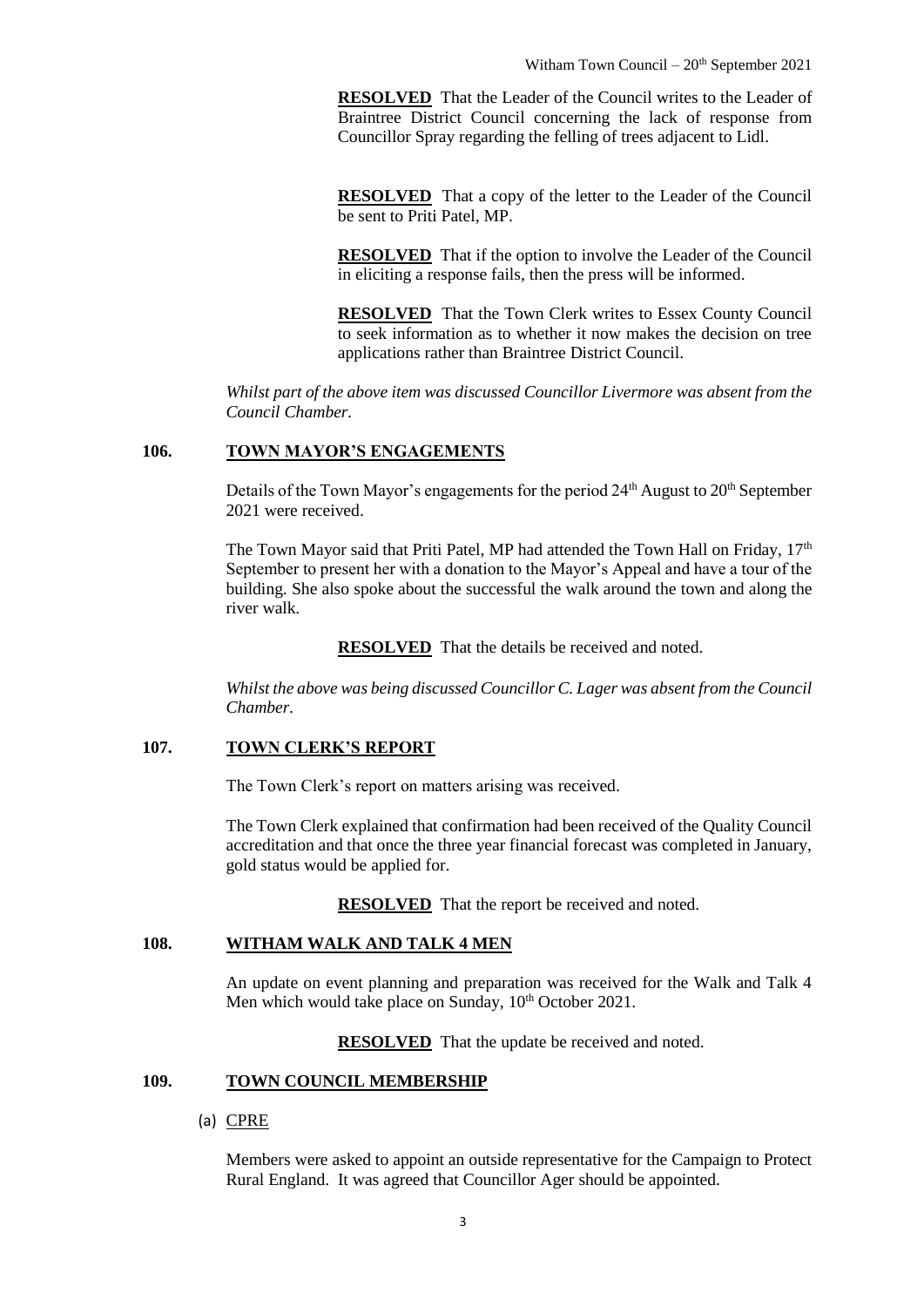**RESOLVED** That Councillor Ager be appointed to serve as the Town Council representative on the Campaign to Protect Rural England.

(b)  $EWT$ 

Members were asked to consider renewal of the Essex Wildlife Trust membership at an increased price of £250.00 per annum.

Members noted the sharp increase but agreed membership was good value for money as help and advice had been given in the past.

> **RESOLVED** That the Town Council continues to be a member of the Essex Wildlife Trust.

#### **110. REUNIFICATION VISIT TO WALDBRӦL**

An update and correspondence was received.

In the absence of the Town Mayor being able to travel, it was agreed that the Deputy Town Mayor, Councillor Bayford should attend the Reunification of Germany celebrations in Waldbrӧl.

> **RESOLVED** That the information be received and the Deputy Town Mayor attend the Reunification celebrations.<sup>1</sup>

## **111. REMEMBRANCE SUNDAY**

Councillors Ager, Bayford, Barlow, Goodman, Kilmartin, M. Lager, and J. Williams had declared interests.

A report regarding the Town Council's responsibilities for Remembrance Sunday was received.

Members discussed whether it would be appropriate for the Town Council to pay the costs for the pipe band to lead the parade. Members considered that this was an important event for the town and it would therefore be appropriate to be funded by the Town Council.

> **RESOLVED** That the report be received and the Town Council take on the added responsibilities of paying for the pipe band and the PA system for the Remembrance Day parade and service at the War Memorial.

### **112. PARKING ISSUES – ALLEN ROAD**

 $\overline{a}$ 

Email correspondence was received and Councillor J. Williams spoke about the problems caused by lack of parking and ownership issues of grassed areas by Allen Road.

Members recognised that parking in the town was an endemic problem and discussed whether a holistic approach might be better. It was known that Eastlight, formerly Greenfields Community Housing, did not have funds towards this type of work.

<sup>1</sup> Councillor Bayford is unable to attend the celebrations due to employment commitments.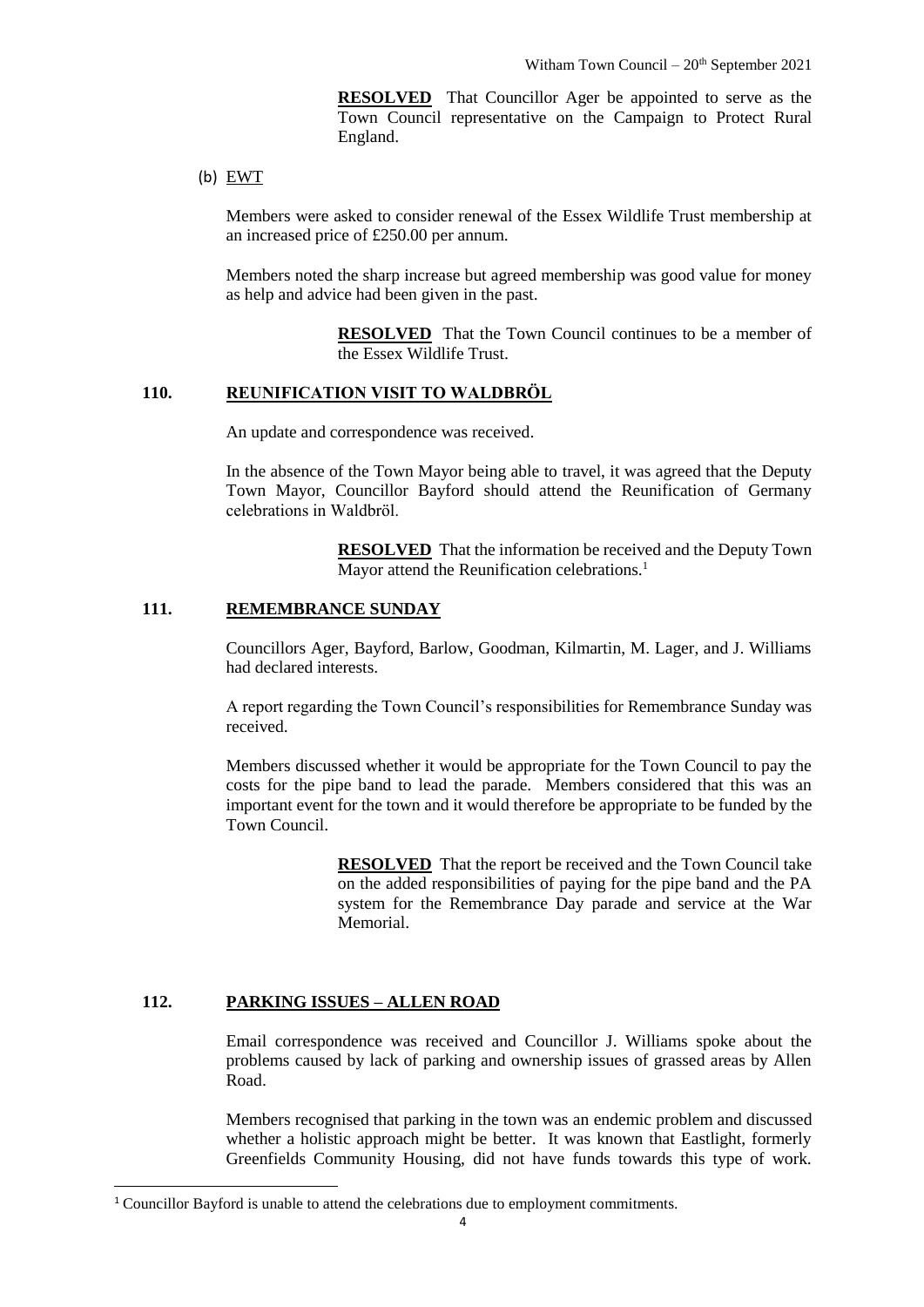Members agreed that a meeting to discuss this particular problem should be organised with Eastlight, Braintree District Council's Landscape Services and residents.

> **RESOLVED** That the correspondence be received and a meeting set up with Allen Road residents, Eastlight and Braintree District Council to discuss this particular problem.

#### **113. SCHEME OF DELEGATION**

Members were asked to consider a Scheme of Delegation Update.

**RESOLVED** That the updated Scheme of Delegation be approved.

**RESOLVED** That Councillors Barlow and R. Williams be appointed to serve on the Climate Audit Panel for the ensuing civic year.

**RESOLVED** That Councillor Ager be appointed to serve on the Youth Working Group for the ensuing civic year.

# **114. COMMITTEE REPORTS**

(a) **Planning Applications and Transport Committee held 23rd August and 6th September 2021**

Minutes  $81 - 107$  (inclusive).

Councillor Goodman, Chairman of the Planning Applications and Transport Committee, gave his Report en bloc.

> **RESOLVED** That the Report of the Planning Applications and Transport Committee be received.

(b) **Policy and Resources Committee held 6th September 2021** Minutes  $19 - 30$  (inclusive).

Councillor M. Lager, Chairman of the Policy and Resources Committee, gave his Report en bloc.

**RESOLVED** That the Report be received.

# **115. EXCLUSION OF THE PRESS AND PUBLIC**

**RESOLVED** That under the Public Bodies (Admissions to Meetings) Act 1960, the press and public be excluded from the Meeting for the consideration of the remaining items of business on the grounds they involve the likely disclosure of exempt information falling within Schedule 12A (S5) of the Local Government Act 1972.

#### **116. COMMITTEE REPORT – CONTINUED**

# **Policy and Resources Committee held 6th September 2021** Minute 31.

Councillor M. Lager continued his Report.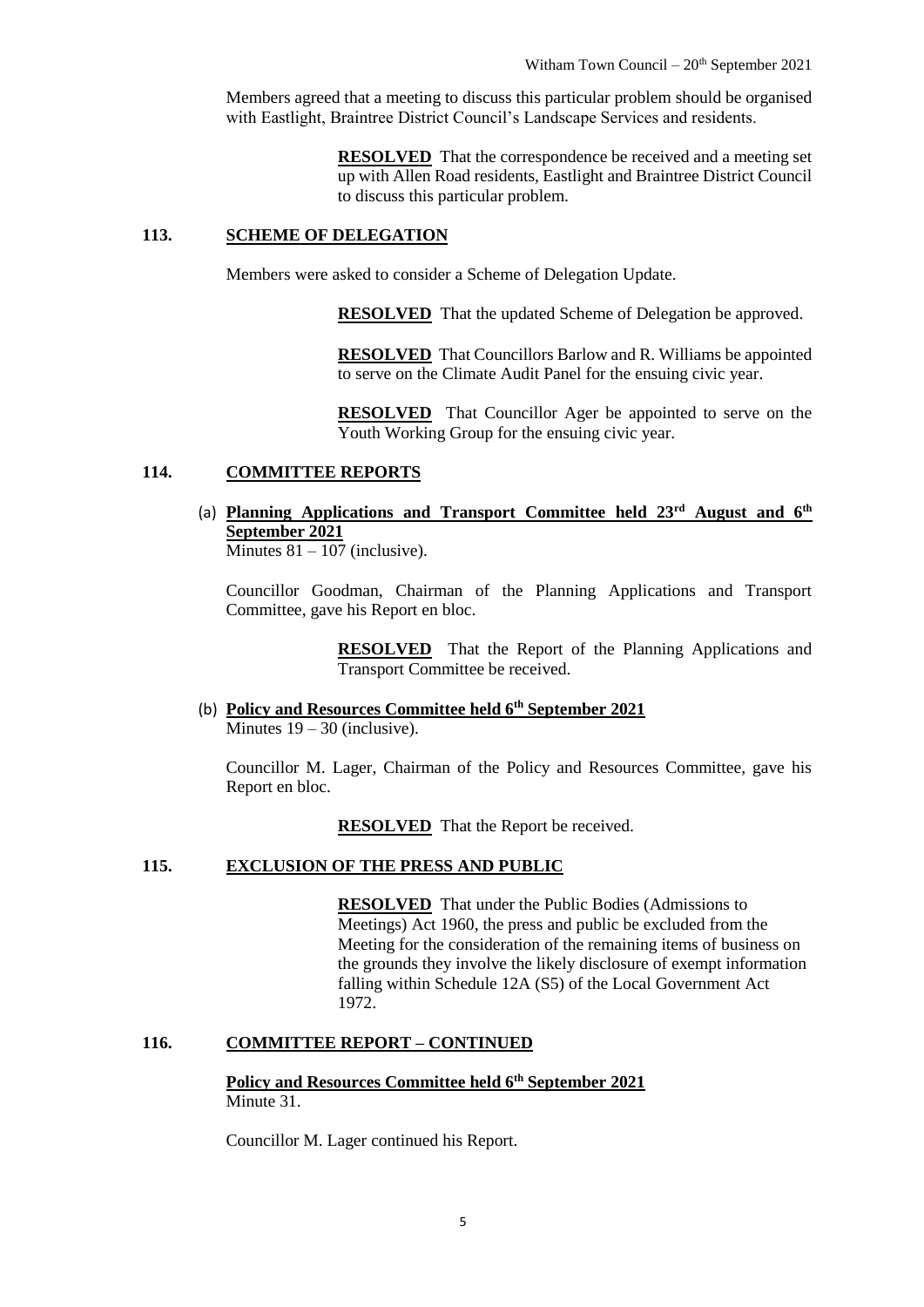The Town Clerk explained that the Town Council is still in dispute with Chelmsford City Council and a report would be made at the next Meeting. The CCTV system was still down.

> **RESOLVED** That the Report of the Policy and Resources Committee be received.

# **117. LAND TRANSACTIONS**

Correspondence and a report were received.

Members were informed a meeting with Highways England & Ringway Jacobs concerning the impending A12 reconstruction was due to be held at the Town Hall on Thursday 23rd September to discuss the impact on Whetmead Nature Reserve.

**RESOLVED** That the report be received and noted.

There being no further business the Town Mayor closed the Meeting at 9.10 p.m.

Councillor A. Kilmartin Town Mayor

JS/GK/22.9.2021